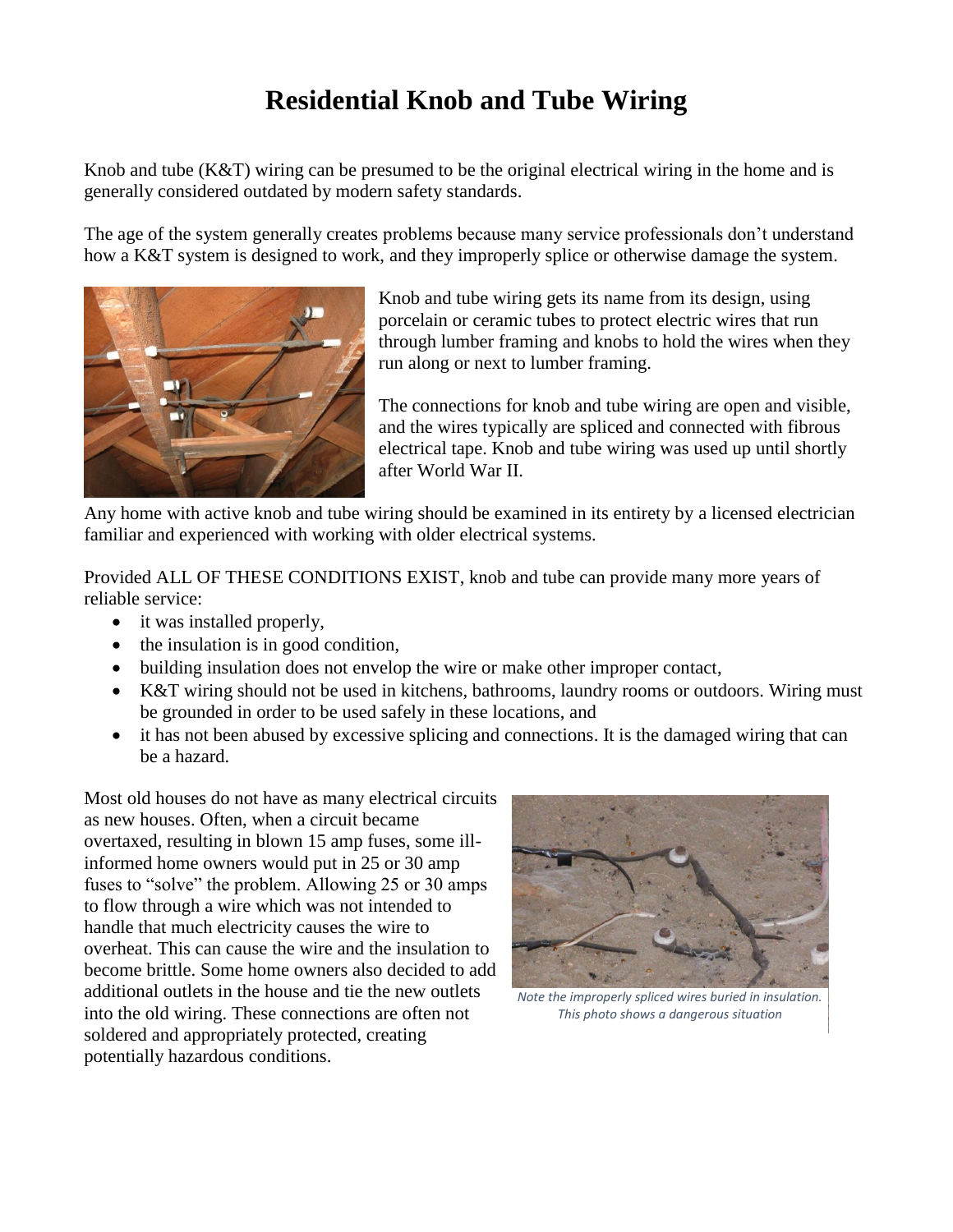In a modern system, there are three wires: a hot, a neutral, and a ground. The term "neutral" is a misnomer since there is nothing neutral about it. Electricity comes into the house on the hot wire and leaves on the neutral wire. A properly designed and properly operating electrical system must return electricity to where it came from. If the electricity can't get back to where it came from, then it will try to go to the ground, hence the name for the ground wire. If there is no ground wire, then people and appliances provide a pathway to the ground if there is a short in an appliance or a problem with the electrical system. Electricity traveling to the ground through people is never a good idea. Since a knob and tube system has only two wires, meaning that there is no ground wire, it is difficult to splice into properly with modern wires that do include a ground. In modern electrical wires, there are actually three smaller wires inside of the large wire you see, whereas in a knob and tube system, the smaller wires are exposed. Consequently, it is easier to damage the knob and tube system, possibly resulting in electrical hot spots, arcing, and fires.



Since electrical wires get hot due to the resistance of the electrons flowing through the wire, a knob and tube system requires adequate clearance around it—good ventilation—in order to dissipate the heat that is inherent in electrical wiring, so it is not designed to be covered with any material such as the modern insulation that we put in our attics. Older wiring was specifically installed in open spaces so that it would stay cool. Modern insulation installers typically are not familiar with the design of older electrical systems, and do not know to carve out safe spaces for K&T wiring. The insulation on the wires is rubber or cloth that melts or burns at a relatively low temperature, so if the wires are covered by insulation other than the wire insulation itself, the wires could heat up enough to burn. Unfortunately, since K&T wiring indicates an older system, the insulation on the wires is probably brittle and might even be missing or damaged in some areas, especially if wildlife have intruded into the attic or foundation crawl spaces where most knob and tube wiring is located.